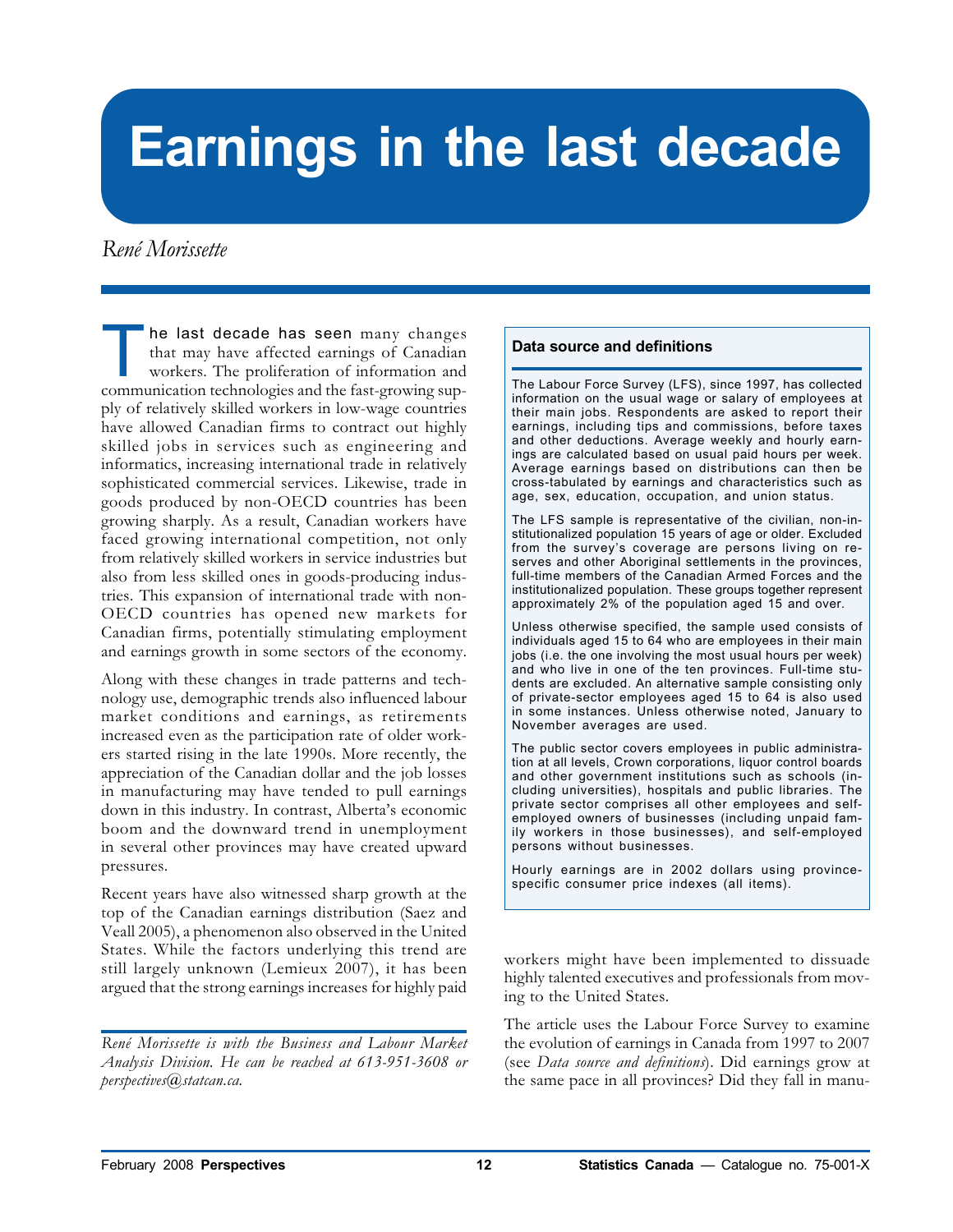facturing and rise among highly skilled workers? Did the percentage of low-paid jobs fall? Did highly paid jobs become more prevalent?

# **Overall trends**

Average hourly earnings rose 6% in real terms over the last decade, from \$17.68 (2002 \$) in 1997 to \$18.80 in 2007 (Table 1). In the private sector, they grew by roughly 7%. They trended upwards between 1997 and 2001, remained virtually constant between 2001 and 2004 and then rose again (Chart A).

Growth rates in the private sector differed markedly by province. While Alberta enjoyed by far the strongest growth (15%), Newfoundland and Labrador, Nova Scotia and Saskatchewan had rates hovering around 11%. In contrast, average earnings grew only 3% in British Columbia. In many provinces, much of the growth occurred between 2004 and 2007. Similar patterns are observed when all industries are considered.

While average earnings of private-sector employees increased by about 7% nationwide, their median earnings rose roughly 5%. The median changed very little in Ontario and British Columbia, but increased by 10% or more in Nova Scotia, Saskatchewan and Alberta.

The strong increases observed in Alberta over the last decade had a clear impact on the province's earnings distribution. The proportion of jobs paying less than

#### **Table 1 Average hourly earnings by province**

|                         |       | All industries |        |         | Private sector |        |  |
|-------------------------|-------|----------------|--------|---------|----------------|--------|--|
|                         | 1997  | 2007           | Change | 1997    | 2007           | Change |  |
|                         |       | 2002 \$        |        | 2002 \$ |                | %      |  |
| Canada                  | 17.68 | 18.80          | 6.3    | 16.34   | 17.43          | 6.7    |  |
| Newfoundland            |       |                |        |         |                |        |  |
| and Labrador            | 14.51 | 16.00          | 10.3   | 12.53   | 14.02          | 11.9   |  |
| Prince Edward Island    | 13.30 | 14.45          | 8.7    | 11.15   | 12.21          | 9.4    |  |
| Nova Scotia             | 14.53 | 15.98          | 10.0   | 12.97   | 14.36          | 10.8   |  |
| <b>New Brunswick</b>    | 14.51 | 15.43          | 6.4    | 12.96   | 13.74          | 6.0    |  |
| Quebec                  | 17.23 | 18.00          | 4.5    | 15.63   | 16.48          | 5.5    |  |
| Ontario                 | 18.71 | 19.77          | 5.6    | 17.40   | 18.34          | 5.4    |  |
| Manitoba                | 15.69 | 17.00          | 8.3    | 14.09   | 15.28          | 8.4    |  |
| Saskatchewan            | 15.63 | 17.30          | 10.7   | 13.98   | 15.53          | 11.1   |  |
| Alberta                 | 17.23 | 19.54          | 13.4   | 16.34   | 18.71          | 14.5   |  |
| <b>British Columbia</b> | 18.58 | 19.11          | 2.9    | 17.19   | 17.74          | 3.2    |  |

Source: Statistics Canada, Labour Force Survey, January to November.





Source: Statistics Canada, Labour Force Survey, March and September.

\$10 per hour (in 2002 \$) fell by fully 10 percentage points, dropping to 12% in 2007 (Table 2). Conversely, high-paying jobs became more prevalent, as the proportion of jobs paying at least \$25 per hour rose by 7 points.

> This upward shift in the wage distribution was evident in most provinces—Newfoundland and Labrador, Ontario and British Columbia being the exceptions. While these provinces increased their share of jobs paying at least \$25 on an hourly basis, they did not markedly reduce the incidence of low-paid employment (proxied by the proportion of jobs paying less than \$10 per hour). For instance, close to one-third of jobs in Newfoundland and Labrador paid less than \$10 per hour in both 1997 and 2007, even though the relative importance of high-paying jobs increased by 7 percentage points.<sup>1</sup> In Ontario, 17% of jobs paid less than \$10 per hour in 2007, compared with 16% in 1997.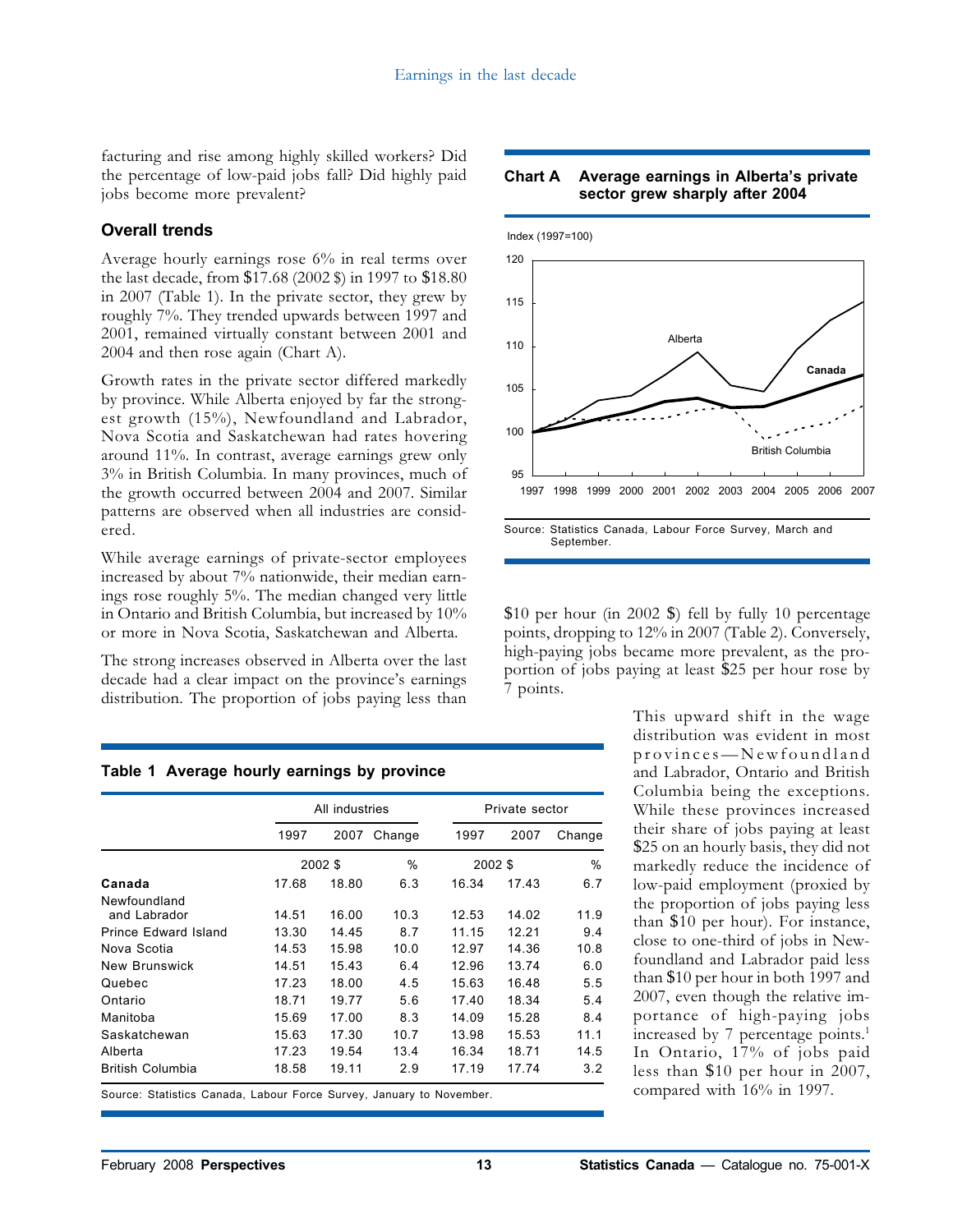|  |  |  | Table 2 Hourly earnings distribution by province (2002 \$) |  |  |  |  |
|--|--|--|------------------------------------------------------------|--|--|--|--|
|--|--|--|------------------------------------------------------------|--|--|--|--|

|                                           |                      |                       | Jobs paying           |                       |                     |
|-------------------------------------------|----------------------|-----------------------|-----------------------|-----------------------|---------------------|
|                                           | Less than<br>\$10.00 | \$10.00 to<br>\$14.99 | \$15.00 to<br>\$19.99 | \$20.00 to<br>\$24.99 | $$25.00$ or<br>more |
| Canada<br>1997<br>2007                    | 20.1<br>18.0         | 24.7<br>23.8          | $\%$<br>21.8<br>22.2  | 15.6<br>13.7          | 17.9<br>22.2        |
| Newfoundland and Labrador<br>1997<br>2007 | 32.7<br>32.3         | 28.1<br>22.8          | 16.8<br>17.3          | 12.7<br>10.6          | 9.6<br>16.9         |
| Prince Edward Island<br>1997<br>2007      | 38.5<br>33.6         | 30.4<br>29.7          | 16.7<br>18.1          | 9.1<br>8.8            | 5.3<br>9.9          |
| Nova Scotia<br>1997<br>2007               | 31.0<br>27.8         | 29.8<br>26.4          | 17.8<br>20.1          | 12.4<br>11.5          | 9.1<br>14.3         |
| <b>New Brunswick</b><br>1997<br>2007      | 33.5<br>27.5         | 27.9<br>32.2          | 17.3<br>16.8          | 12.2<br>10.3          | 9.2<br>13.2         |
| Quebec<br>1997<br>2007                    | 21.8<br>18.6         | 25.4<br>25.6          | 22.3<br>23.7          | 14.0<br>13.3          | 16.5<br>18.8        |
| Ontario<br>1997<br>2007                   | 15.9<br>17.4         | 24.2<br>21.4          | 22.4<br>21.9          | 16.4<br>13.5          | 21.2<br>25.9        |
| Manitoba<br>1997<br>2007                  | 27.5<br>21.4         | 26.3<br>28.1          | 21.1<br>21.0          | 13.2<br>12.8          | 11.8<br>16.6        |
| Saskatchewan<br>1997<br>2007              | 27.1<br>21.2         | 27.5<br>24.6          | 19.8<br>23.0          | 14.0<br>13.6          | 11.6<br>17.6        |
| Alberta<br>1997<br>2007                   | 21.8<br>11.8         | 26.4<br>27.8          | 20.3<br>21.6          | 14.4<br>14.3          | 17.0<br>24.4        |
| <b>British Columbia</b><br>1997<br>2007   | 17.1<br>16.3         | 20.0<br>21.1          | 23.5<br>23.6          | 19.8<br>16.6          | 19.6<br>22.4        |

Source: Statistics Canada, Labour Force Survey, January to November.

Average earnings grew at a different pace not only provincially, but also by position in the overall distribution. In the private sector as well as in the whole economy, earnings rose by  $1\%$  to  $6\%$  in the lower half of the earnings distribution, compared with close to 12% in the top 5% of the distribution (Chart B). Within the upper halves of their distributions, earnings of men and women also grew at increasing rates in the upper reaches, suggesting that inequality grew within the upper half of each distribution.<sup>2</sup>

Yet, the degree to which average earnings grew at the top and the bottom of the distribution differed markedly across provinces. In Ontario, earnings rose roughly 10% in the top tenth but fell up to 5% in the bottom tenth (Chart C). In contrast, pay rates in Alberta increased 12% to 15% in the top tenth but even more (up to 17%) in the bot-

tom. In fact, growth across the earnings distribution displayed a Ushape everywhere except Ontario. At the very least, this suggests that earnings inequality did not evolve in a uniform manner in all provinces over the last decade. Nevertheless, within the upper half of each region-specific distribution, earnings generally tended to grow faster as one moved upward on the pay scale, suggesting a growing dispersion in this portion of the distribution.

## **Industry-specific trends**

The relatively strong increases in the upper reaches of the top half of the earnings distribution were observed in most industries.<sup>3</sup> Earnings in the top 5% grew between 9 and 12 percentage points faster than in the middle in primary industries and construction, manufacturing, low-skilled services and highly skilled services (Chart D). Whatever the underlying factors, this pattern suggests that in several sectors of the economy pay rates rose substantially for some highly skilled workers over the last decade.<sup>4</sup>

While growth differed substantially along the distribution within a given industry, it varied moderately between industries. Average earnings grew between 8% and 10% in primary industries and construction, highly skilled services, and wholesale trade and other services (Table 3). This is about twice the rate in manufacturing, low-skilled services and public services.

Somewhat greater variations were observed in manufacturing. Manufacturing employees in Alberta saw their average earnings increase by 9% between 1997/1998 and 2006/2007 (Table 4). In contrast, their counterparts in British Colum-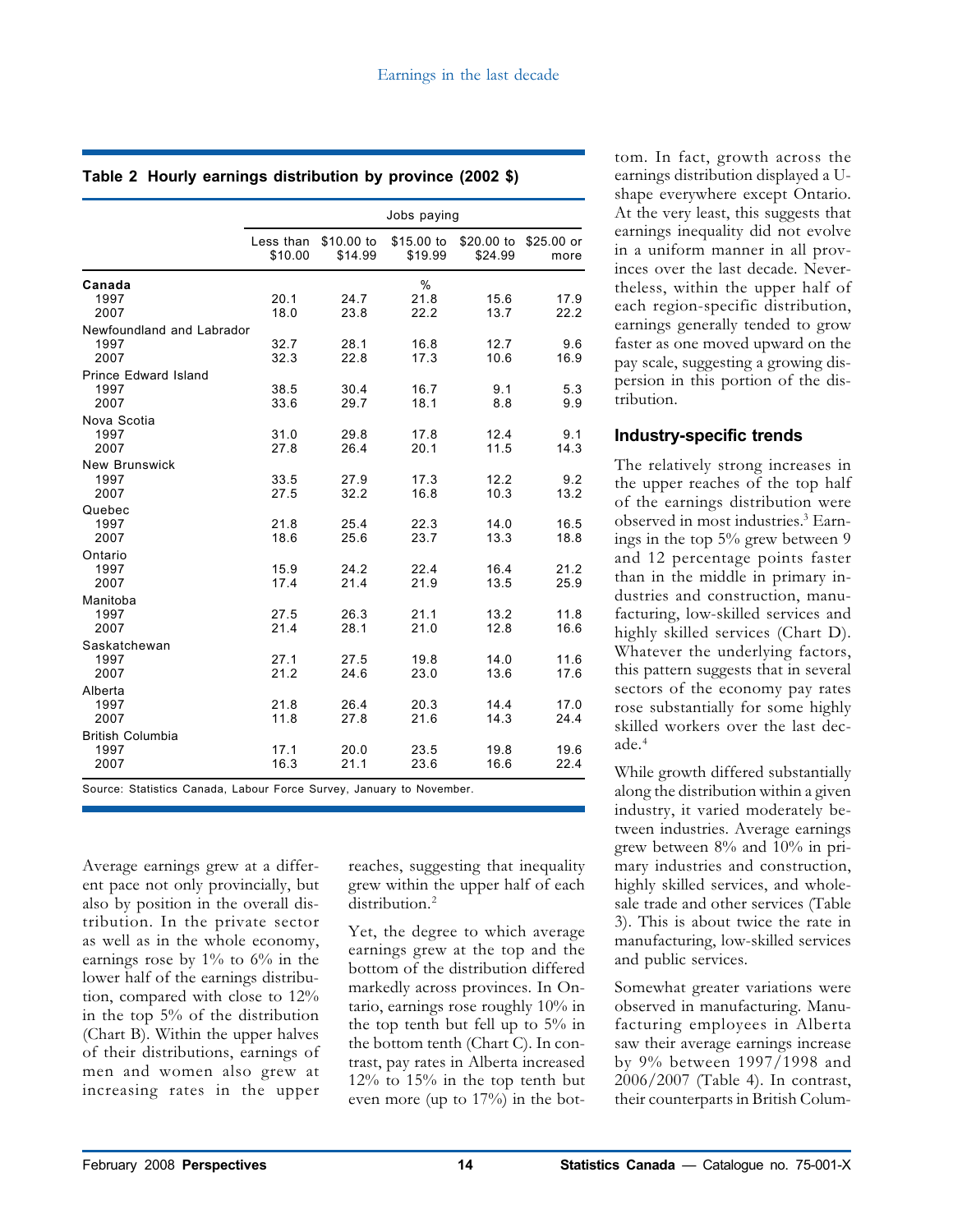

#### **Chart B Earnings growth was strongest at the top of the wage distribution**

bia experienced a drop of 3%.<sup>5</sup> Growth was moderate for manufacturing workers in the rest of Canada; most regions experienced either mild growth in average manufacturing wages or relatively little change in median manufacturing wages.

These relatively small changes (average and median) are noteworthy in light of the substantial job losses in manufacturing since 2004. In both Quebec and Ontario, manufacturing employment fell by at least 14% between 2004 and 2007 (Chart E), yet earnings varied very little. This suggests that, in these two





Source: Statistics Canada, Labour Force Survey, January to November.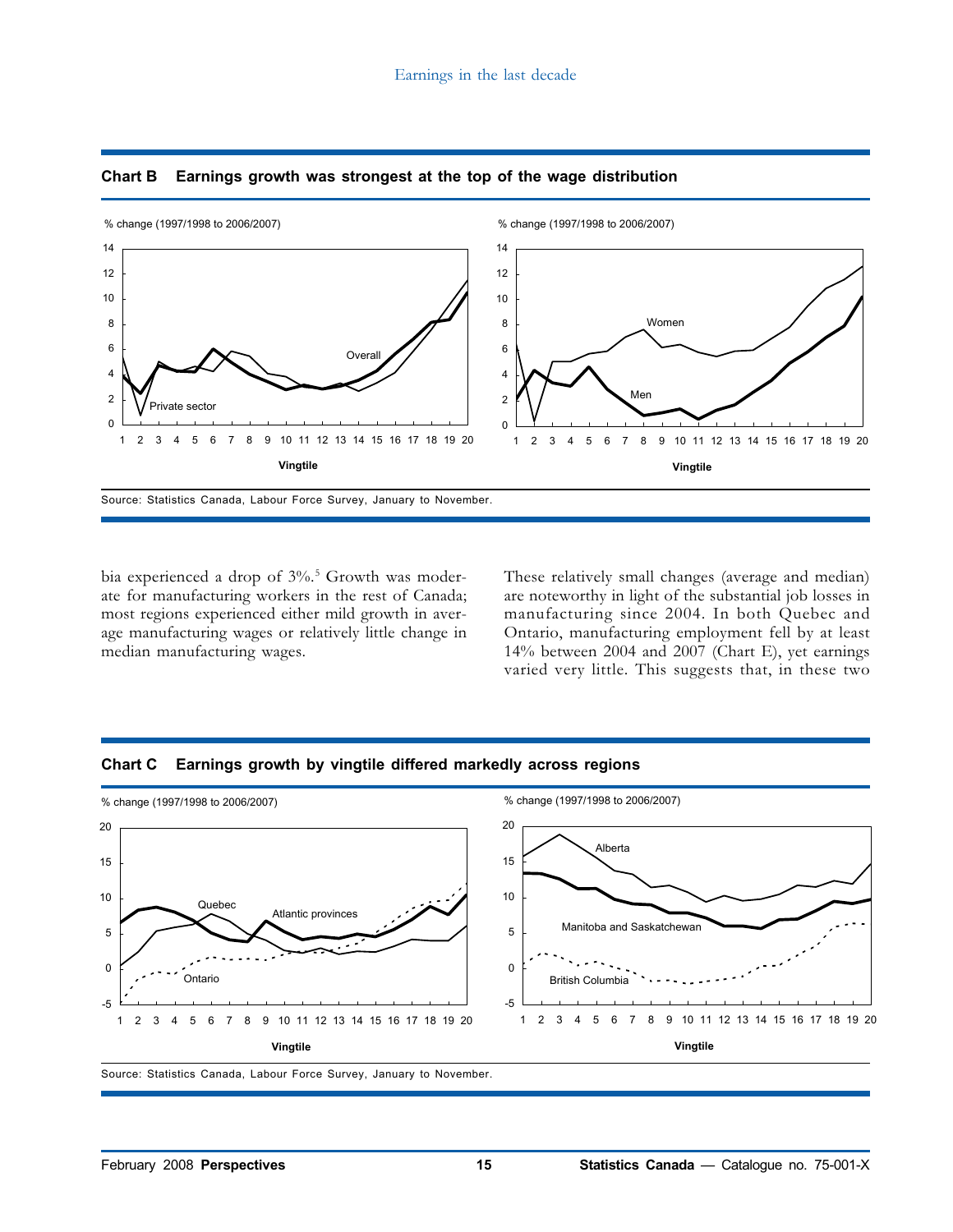

## **Chart D Earnings growth at the top was strong in most industries**

## **Table 3 Hourly earnings by industry (2002 \$)**

|                                        | Earnings |        | Jobs paying          |                       |                       |                       |                     |  |
|----------------------------------------|----------|--------|----------------------|-----------------------|-----------------------|-----------------------|---------------------|--|
|                                        | Mean     | Median | Less than<br>\$10.00 | \$10.00 to<br>\$14.99 | \$15.00 to<br>\$19.99 | \$20,00 to<br>\$24.99 | $$25.00$ or<br>more |  |
| Industry                               |          | \$     |                      |                       | $\frac{0}{0}$         |                       |                     |  |
| Primary industries and construction    |          |        |                      |                       |                       |                       |                     |  |
| 1997                                   | 20.20    | 19.82  | 15.5                 | 17.2                  | 18.4                  | 21.3                  | 27.6                |  |
| 2007                                   | 22.01    | 20.46  | 13.2                 | 16.2                  | 19.1                  | 17.8                  | 33.7                |  |
| Manufacturing                          |          |        |                      |                       |                       |                       |                     |  |
| 1997                                   | 18.17    | 16.70  | 14.6                 | 25.7                  | 23.6                  | 19.2                  | 16.9                |  |
| 2007                                   | 18.99    | 17.02  | 12.7                 | 26.4                  | 24.7                  | 15.1                  | 21.1                |  |
| Highly skilled services                |          |        |                      |                       |                       |                       |                     |  |
| 1997                                   | 18.41    | 16.66  | 14.5                 | 27.2                  | 23.8                  | 15.9                  | 18.5                |  |
| 2007                                   | 19.94    | 17.51  | 12.5                 | 25.1                  | 23.7                  | 14.8                  | 23.9                |  |
| Low-skilled services                   |          |        |                      |                       |                       |                       |                     |  |
| 1997                                   | 11.97    | 9.91   | 50.9                 | 27.0                  | 11.8                  | 6.3                   | 4.0                 |  |
| 2007                                   | 12.43    | 10.21  | 48.8                 | 28.4                  | 12.6                  | 5.0                   | 5.2                 |  |
| Wholesale trade and other services     |          |        |                      |                       |                       |                       |                     |  |
| 1997                                   | 17.24    | 15.78  | 19.4                 | 26.9                  | 22.3                  | 15.0                  | 16.5                |  |
| 2007                                   | 18.91    | 17.18  | 14.6                 | 24.7                  | 23.1                  | 15.6                  | 22.1                |  |
| Public services                        |          |        |                      |                       |                       |                       |                     |  |
| 1997                                   | 20.66    | 19.19  | 7.9                  | 19.6                  | 26.4                  | 18.6                  | 27.5                |  |
| 2007                                   | 21.56    | 19.63  | 7.5                  | 18.4                  | 26.1                  | 16.2                  | 31.8                |  |
| Computer and telecommunications sector |          |        |                      |                       |                       |                       |                     |  |
| 1997                                   | 21.70    | 20.11  | 7.8                  | 19.0                  | 22.1                  | 20.1                  | 31.0                |  |
| 2007                                   | 24.37    | 22.46  | 5.6                  | 16.4                  | 18.8                  | 17.2                  | 41.9                |  |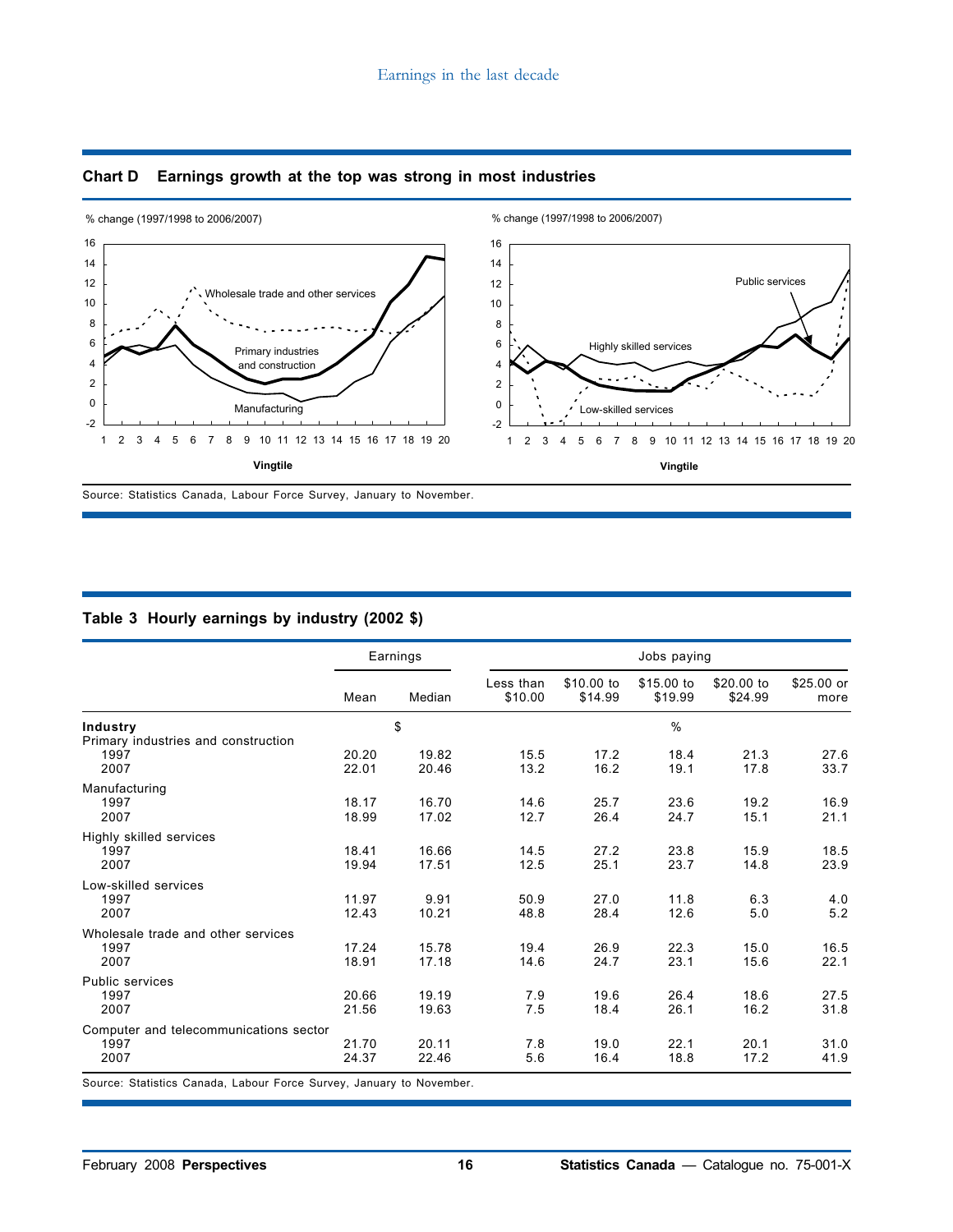|                                                     |                | Earnings             |                      | Jobs paying           |                       |                       |                    |  |  |  |
|-----------------------------------------------------|----------------|----------------------|----------------------|-----------------------|-----------------------|-----------------------|--------------------|--|--|--|
|                                                     | Mean           | Median               | Less than<br>\$10.00 | \$10.00 to<br>\$14.99 | \$15.00 to<br>\$19.99 | \$20.00 to<br>\$24.99 | \$25.00 or<br>more |  |  |  |
| Canada<br>1997/1998<br>2006/2007                    | 18.18<br>19.01 | \$<br>16.70<br>17.02 | 15.1<br>12.3         | 25.2<br>27.0          | %<br>23.7<br>24.3     | 18.7<br>15.7          | 17.3<br>20.7       |  |  |  |
| Atlantic provinces<br>1997/1998<br>2006/2007        | 15.13<br>15.60 | 13.32<br>13.61       | 27.7<br>23.0         | 30.2<br>34.5          | 19.0<br>20.3          | 13.5<br>11.0          | 9.6<br>11.1        |  |  |  |
| Quebec<br>1997/1998<br>2006/2007                    | 16.63<br>17.61 | 15.14<br>15.64       | 21.4<br>15.0         | 28.0<br>30.3          | 22.7<br>25.6          | 15.4<br>13.2          | 12.5<br>15.9       |  |  |  |
| Ontario<br>1997/1998<br>2006/2007                   | 19.31<br>20.24 | 17.94<br>17.97       | 10.3<br>10.1         | 23.5<br>23.8          | 25.9<br>24.9          | 19.8<br>16.1          | 20.5<br>25.1       |  |  |  |
| Manitoba and Saskatchewan<br>1997/1998<br>2006/2007 | 15.33<br>15.96 | 14.33<br>14.57       | 26.5<br>16.6         | 26.8<br>36.3          | 25.3<br>25.0          | 12.7<br>13.2          | 8.6<br>9.0         |  |  |  |
| Alberta<br>1997/1998<br>2006/2007                   | 18.15<br>19.83 | 16.29<br>17.81       | 14.9<br>6.6          | 29.7<br>29.1          | 20.2<br>23.5          | 16.5<br>18.8          | 18.6<br>22.1       |  |  |  |
| <b>British Columbia</b><br>1997/1998<br>2006/2007   | 20.20<br>19.62 | 20.59<br>18.50       | 8.4<br>12.0          | 19.2<br>23.2          | 19.4<br>19.3          | 29.7<br>22.8          | 23.3<br>22.7       |  |  |  |

#### **Table 4 Hourly earnings in manufacturing by region (2002 \$)**

Source: Statistics Canada, Labour Force Survey, January to November.

#### **Chart E Despite recent decreases in employment, average earnings held steady in Quebec and Ontario manufacturing**

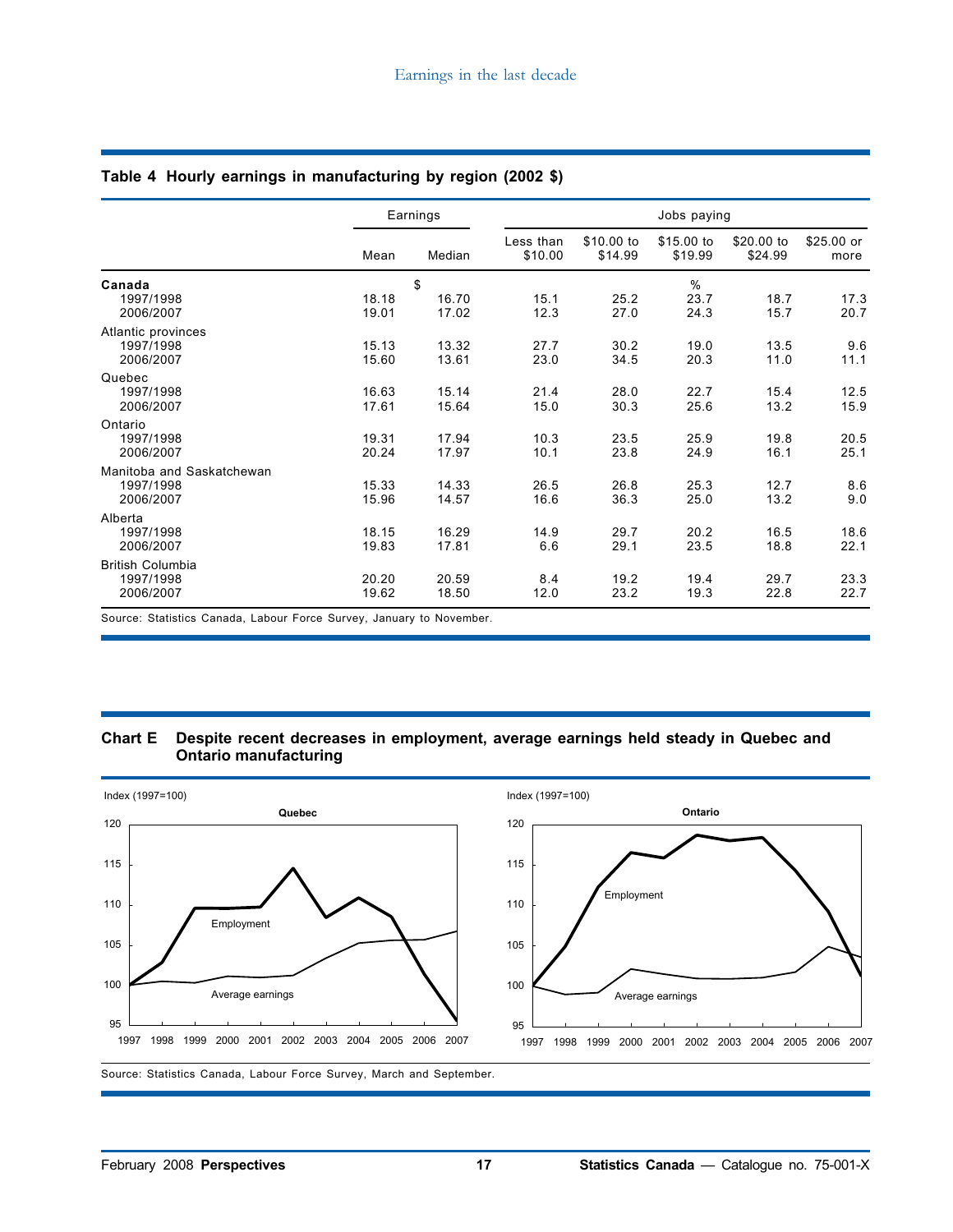provinces, manufacturing firms that suffered a decline in demand for their product adjusted mainly through layoffs rather than wage changes.

A similar story emerges in the computer and telecommunications  $(CT)$  sector.<sup>6</sup> As employment in this sector rose a solid 39% between 1997 and 2001, average earnings rose 10%. Employment then fell 15% between 2001 and 2005 before increasing again. Meanwhile, earnings changed very little. As a result, they ended up growing 12% between 1997 and 2007, almost twice the rate in the private sector.<sup>7</sup>

This meant that in 2007, employees in the CT sector earned \$24.37 per hour, on average, for their labour services. This is about twice the rate of their counterparts employed in low-skilled services and about \$7 more than the average in the private sector.

# **Low pay in manufacturing and low-skilled services**

The proportion of manufacturing jobs paying less than \$10 per hour fell by about 3 percentage points between 1997/1998 and 2006/2007. However, the different earnings trends by region had a clear impact on the evolution of low-paid employment in this

### **Table 5 Hourly earnings in selected occupations in the private sector**

|                                                                                      | Mean          |               |               |               | Jobs in       |        |                                   |
|--------------------------------------------------------------------------------------|---------------|---------------|---------------|---------------|---------------|--------|-----------------------------------|
|                                                                                      | 1997/<br>1998 | 2006/<br>2007 | Change        | 1997/<br>1998 | 2006/<br>2007 | Change | private<br>sector in<br>2006/2007 |
| Occupation                                                                           |               | 2002 \$       | $\frac{0}{0}$ | 2002 \$       |               | $\%$   | %                                 |
| Specialist managers                                                                  | 25.09         | 30.89         | 23.1          | 23.02         | 29.03         | 26.1   | 2.8                               |
| Other managers                                                                       | 21.74         | 25.59         | 17.7          | 19.11         | 22.81         | 19.3   | 5.3                               |
| Professional occupations                                                             |               |               |               |               |               |        |                                   |
| in business and finance                                                              | 21.88         | 25.74         | 17.6          | 19.87         | 23.14         | 16.5   | 3.0                               |
| Computer and information                                                             |               |               |               |               |               |        |                                   |
| systems professionals                                                                | 24.32         | 27.78         | 14.3          | 23.23         | 26.95         | 16.0   | 2.2                               |
| Engineers                                                                            | 27.63         | 30.09         | 8.9           | 26.43         | 28.52         | 7.9    | 1.5                               |
| Technical related to natural                                                         |               |               |               |               |               |        |                                   |
| and applied sciences                                                                 | 20.17         | 21.42         | 6.2           | 19.00         | 19.52         | 2.7    | 3.6                               |
| Clerical                                                                             | 14.27         | 14.22         | $-0.3$        | 13.25         | 13.48         | 1.7    | 10.6                              |
| Assemblers and machine<br>operators in manufacturing<br>and labourers in processing, |               |               |               |               |               |        |                                   |
| manufacturing and utilities                                                          | 15.06         | 15.15         | 0.6           | 13.92         | 13.79         | $-1.0$ | 8.3                               |
| Supervisors in manufacturing                                                         | 20.94         | 20.66         | $-1.3$        | 20.35         | 19.81         | $-2.6$ | 1.0                               |
| <b>Construction trades</b>                                                           | 18.05         | 18.45         | 2.2           | 17.03         | 17.50         | 2.8    | 2.6                               |
| Cashiers, retail salespersons                                                        |               |               |               |               |               |        |                                   |
| and sales clerks                                                                     | 10.67         | 10.34         | $-3.0$        | 8.83          | 8.74          | $-1.0$ | 6.5                               |
| Food and beverage service                                                            | 9.88          | 10.69         | 8.2           | 8.81          | 9.20          | 4.4    | 2.1                               |
| Other sales and service                                                              | 12.39         | 12.82         | 3.5           | 10.43         | 10.83         | 3.8    | 17.0                              |
| Other                                                                                | 17.27         | 17.88         | 3.6           | 16.11         | 16.42         | 1.9    | 33.7                              |
| All private-sector jobs                                                              | 16.40         | 17.34         | 5.7           | 14.48         | 15.05         | 3.9    | 100.0                             |
| Managers                                                                             | 22.79         | 27.41         | 20.3          | 20.59         | 25.05         | 21.7   | 8.1                               |
| Other employees                                                                      | 15.74         | 16.46         | 4.6           | 14.04         | 14.52         | 3.4    | 91.9                              |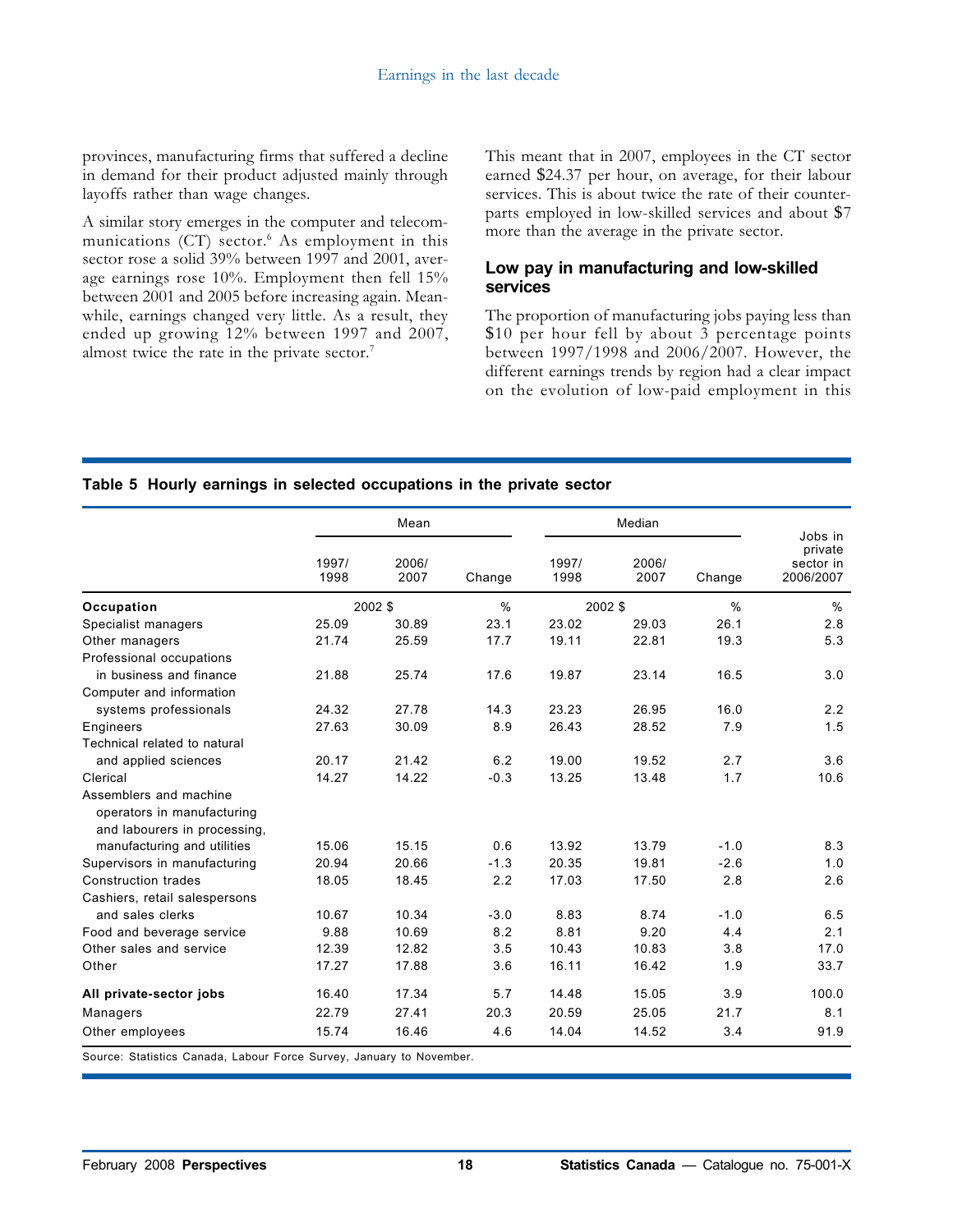#### **Chart F Earnings in the private sector increased more for managers than other employees in all industries and firm sizes**



<sup>%</sup> change (1998/1999 to 2006/2007)



sector. Specifically, the share of manufacturing jobs paying less than \$10 per hour fell by 5 percentage points or more in all provinces except Ontario and British Columbia. In these two, at least 10% of manufacturing jobs paid less than \$10 per hour in 2006/2007, similar to the 1997/1998 period.

The incidence of low-paid employment changed little in low-skilled services. At the national level, the proportion of jobs paying less than \$10 per hour amounted to 49% in 2006/2007, a slight decline from the 51% observed in 1997/1998. While most regions did not witness substantial changes in the incidence

of low-paid employment in this sector of the economy, Alberta reduced its proportion by fully 12 percentage points.

In sum, whether trends are analyzed for all industries or for some specific sectors such as manufacturing and low-skilled services, the degree to which lowpaid employment fell over the last decade differed markedly by province.

# **Earnings of managers up sharply over the last decade**

The greater earnings increase among highly paid employees than among those in the middle of the earnings distribution suggests that managers and professionals might have enjoyed stronger pay growth than other occupations (Table 5). In addition, the relatively strong performance of the CT sector (in terms of earnings) indicates that computer and information systems professionals might have fared better than other highly skilled workers such as engineers.

Between 1997/1998 and 2006/ 2007, average earnings of managers grew a solid 20%, four times the rate for other employees. Pay for specialist managers rose 23%, while other managers and professionals in business and finance saw an 18% increase in their paycheques.<sup>8</sup> Average earnings of computer and information systems professionals increased by 14%, compared with 9% for engineers. Median earnings of specialist managers, other managers, professionals in business and finance, and computer and information systems professionals—accounting for 13% of private-sector of employment grew between 16% and  $26\%$ .<sup>9</sup>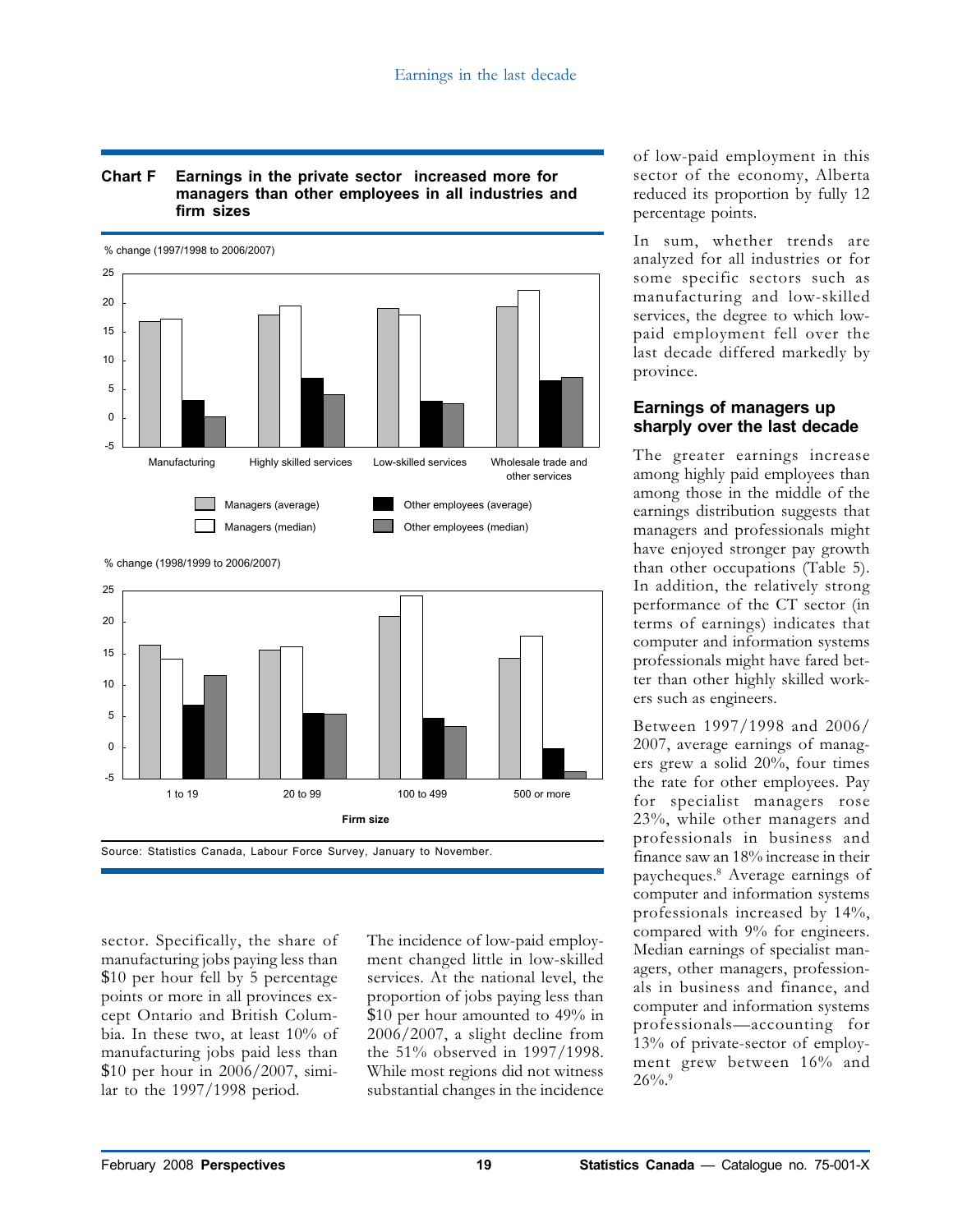In contrast, earnings stagnated for about 26% of private-sector employment in 2006/2007. Clerical workers and manufacturing employees involved in blue-collar work or supervision tasks saw virtually no growth. Cashiers, retail salespersons and sales clerks also did not see their paycheques increase.

The strong growth in pay for managers was not driven simply by the economic boom observed in Alberta. Average earnings of managers grew 18% in the Atlantic provinces, 19% in Quebec and Ontario, 21% in Manitoba and Saskatchewan, 27% in Alberta and 15% in British Columbia. In contrast, other employees saw increases of 5% in the Atlantic provinces and Quebec, 3% in Ontario, 9% in Saskatchewan and Manitoba, 12% in Alberta and virtually zero in British Columbia. The faster wage growth of managers was also seen in all industries and for firms of all sizes (Chart F).<sup>10</sup>

Since the proportion of workers with a university degree increased more among managers (from 29% in 1997/1998 to 38% in 2006/2007) than among other employees (12% to 17%), the strong earnings growth of managers might have been driven mainly by differential increases in educational attainment. Multivariate analyses do not support this view. After controlling for age, education and seniority within the company, 80% of the difference persists.<sup>11</sup> Furthermore, 75% of the difference in growth rates remains after adding controls for industry (at the 4-digit level) and region. Taken together, these results indicate that the sharp earnings growth experienced by managers over the last decade was widespread and was not driven mainly by compositional effects.<sup>12</sup>

The strong earnings growth of managers had a substantial impact on the upper end of the earnings distribution. Between 1997/1998 and 2006/2007, hourly earnings among the top 5% of private-sector employees increased by 11.5%, compared with 3.6% for their counterparts in the middle of the distribution ( vingtiles 9 to 11).

If average earnings of managers had increased by 12.5% (i.e. half way between the observed 20.3% and the 4.6% for other employees), earnings among the top 5% of private-sector employees would have increased by 8.6% only (Chart G), while earnings in the middle of the distribution would have barely changed, increasing by 3.3%. The difference in growth rates between the top 5% and those in the middle would then have decreased from 7.9 percentage points to 5.3 (i.e. about one-third could be explained).

#### **Chart G At least one-third of the earnings growth among the top 5% in the private sector can be accounted for by the strong growth for managers**

% change (1997/1998 to 2006/2007)



A: Observed changes in average earnings.<br>B: Changes in average earnings, if the ave

- B: Changes in average earnings, if the average for managers had
- increased by 12.5% rather than 20.3%. C: Changes in average earnings, if the average for managers had increased by 4.6% rather than 20.3%

Source: Statistics Canada, Labour Force Survey, January to November.

Furthermore, had average earnings of managers increased by the 4.6% rate of other private-sector employees, hourly earnings among the top 5% would have increased by only 6.1%, while those in the middle would have seen 2.9%. The difference between the top 5% and the middle would have decreased to 3.2 points, with about 60% being accounted for by the more rapid earnings growth of managers. In other words, managers' rapid earnings growth accounted for between 33% and 60% of the difference in growth rates between the top 5% and those in the middle of the distribution.

# **Earnings growth not that different by education**

Since earnings rose substantially in managerial and professional occupations in business and finance but stagnated in blue-collar manufacturing and clerical occupations, it might be assumed that they increased more among highly educated workers than among the less educated. However, for both men and women, under 35 years of age or aged 35 to 64, earnings growth did not differ much by education (Table 6).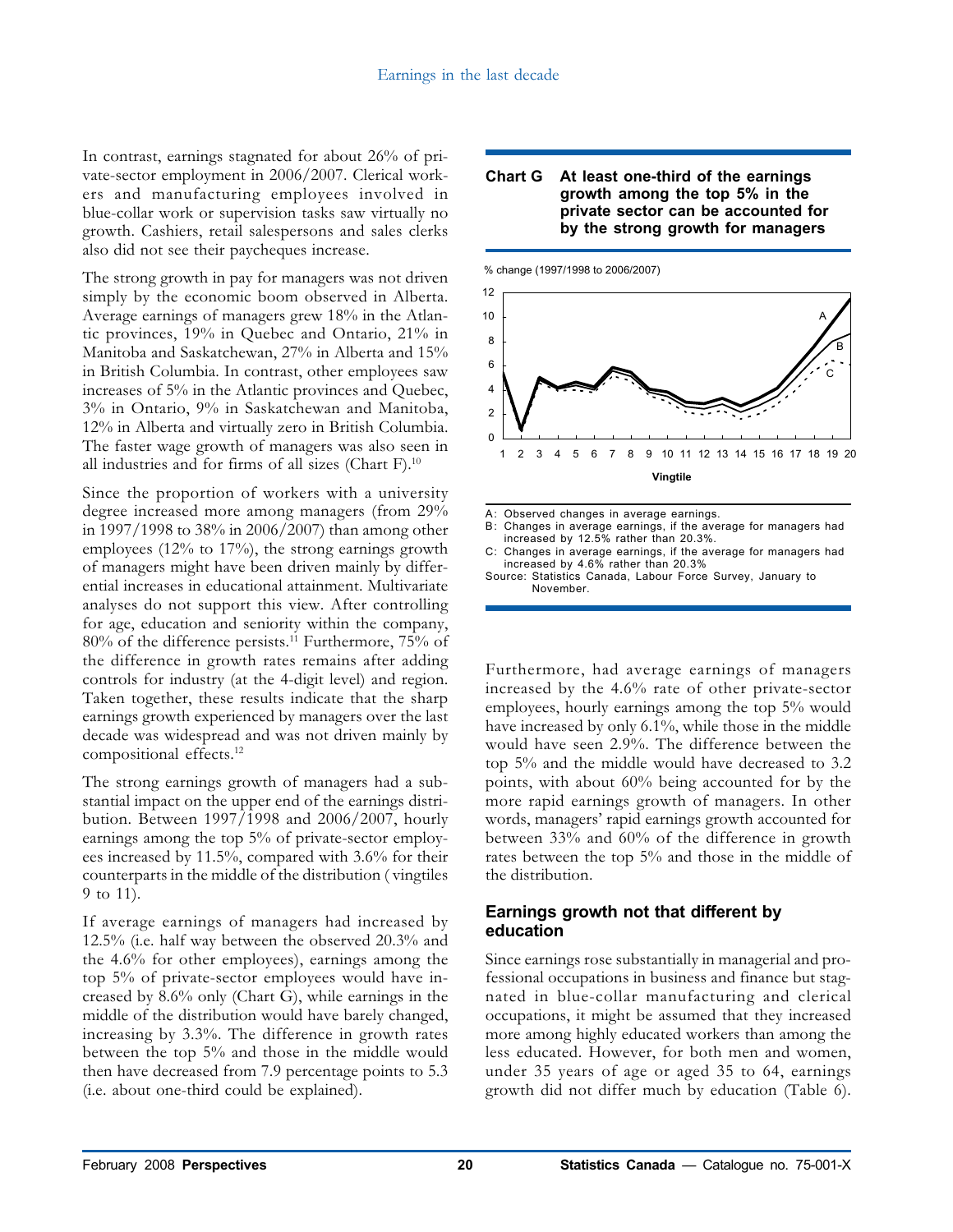|  |  |  |  | Table 6 Hourly earnings by education |
|--|--|--|--|--------------------------------------|
|--|--|--|--|--------------------------------------|

|                               |           | Mean      |        |           | Median    |        |
|-------------------------------|-----------|-----------|--------|-----------|-----------|--------|
|                               | 1997/1998 | 2006/2007 | Change | 1997/1998 | 2006/2007 | Change |
| Men under 35                  |           | 2002 \$   | %      |           | 2002 \$   | %      |
| Less than high school         | 12.19     | 12.29     | 0.8    | 10.97     | 10.78     | $-1.7$ |
| High school graduate          | 14.10     | 14.47     | 2.7    | 12.92     | 13.33     | 3.1    |
| Trades certificate or diploma | 16.84     | 17.93     | 6.5    | 16.11     | 16.68     | 3.5    |
| Post-secondary education      | 15.93     | 16.54     | 3.8    | 14.66     | 15.12     | 3.2    |
| Bachelor degree               | 20.55     | 21.58     | 5.0    | 19.49     | 20.22     | 3.8    |
| Graduate degree               | 24.09     | 24.55     | 1.9    | 23.04     | 23.36     | 1.4    |
| Men 35 to 64                  |           |           |        |           |           |        |
| Less than high school         | 17.23     | 17.13     | $-0.6$ | 16.56     | 16.10     | $-2.8$ |
| High school graduate          | 20.08     | 19.67     | $-2.0$ | 19.30     | 18.38     | $-4.7$ |
| Trades certificate or diploma | 21.26     | 21.15     | $-0.5$ | 21.23     | 20.35     | $-4.1$ |
| Post-secondary education      | 22.87     | 22.75     | $-0.5$ | 22.08     | 21.27     | $-3.6$ |
| Bachelor degree               | 27.75     | 27.95     | 0.7    | 27.17     | 26.78     | $-1.5$ |
| Graduate degree               | 31.46     | 30.78     | $-2.2$ | 31.18     | 30.05     | $-3.6$ |
| Women under 35                |           |           |        |           |           |        |
| Less than high school         | 9.59      | 9.60      | 0.1    | 8.33      | 8.17      | $-2.0$ |
| High school graduate          | 11.67     | 11.63     | $-0.4$ | 10.33     | 10.11     | $-2.1$ |
| Trades certificate or diploma | 12.65     | 13.46     | 6.4    | 11.35     | 12.49     | 10.0   |
| Post-secondary education      | 13.95     | 14.44     | 3.5    | 12.86     | 13.48     | 4.8    |
| Bachelor degree               | 18.39     | 19.26     | 4.8    | 17.70     | 18.35     | 3.6    |
| Graduate degree               | 21.51     | 22.44     | 4.3    | 20.88     | 21.82     | 4.5    |
| Women 35 to 64                |           |           |        |           |           |        |
| Less than high school         | 11.91     | 12.10     | 1.7    | 11.04     | 10.79     | $-2.2$ |
| High school graduate          | 15.05     | 15.29     | 1.6    | 14.35     | 14.14     | $-1.5$ |
| Trades certificate or diploma | 14.89     | 15.51     | 4.2    | 14.12     | 14.32     | 1.5    |
| Post-secondary education      | 18.05     | 18.58     | 2.9    | 17.06     | 17.11     | 0.3    |
| Bachelor degree               | 23.41     | 23.78     | 1.6    | 23.28     | 22.75     | $-2.3$ |
| Graduate degree               | 27.15     | 27.45     | 1.1    | 27.21     | 27.33     | 0.4    |

Source: Statistics Canada, Labour Force Survey, January to November.

Men under 35 with a high school diploma or less saw their earnings increase by at most 3% (average or median), whereas those with a bachelor's or higher degree experienced pay increases that varied between 1% and 5%. Among men aged 35 to 64, average earnings remained virtually unchanged at all education levels while median wages fell between 2% and 5%.

Very similar patterns were seen for women. Those under 35 with a high school diploma or less saw average earnings stagnate or median earnings drop slightly. In contrast, those with a bachelor's degree had a slight increase of 4% to 5%. In this age group, women with a trades certificate did well, as their earnings grew between  $6\%$  and  $10\%$ . As for men aged 35 to 64, earnings growth varied very little by education among

women of that age. Hence, the relatively strong growth in many industries in the upper ranges of the earnings distribution appears to have affected mainly the interoccupational pay structure, rather than the returns to education.

# **Earnings growth by age and seniority**

Canada's unemployment rate fell from 9.1% in 1997 to under 6% in the last quarter of 2007—below 4% in Alberta. In this context, new entrants to the labour market might have enjoyed stronger earnings growth than other employees, as labour shortages could develop in some sectors. If so, earnings of young employees should have risen faster than those of their older counterparts.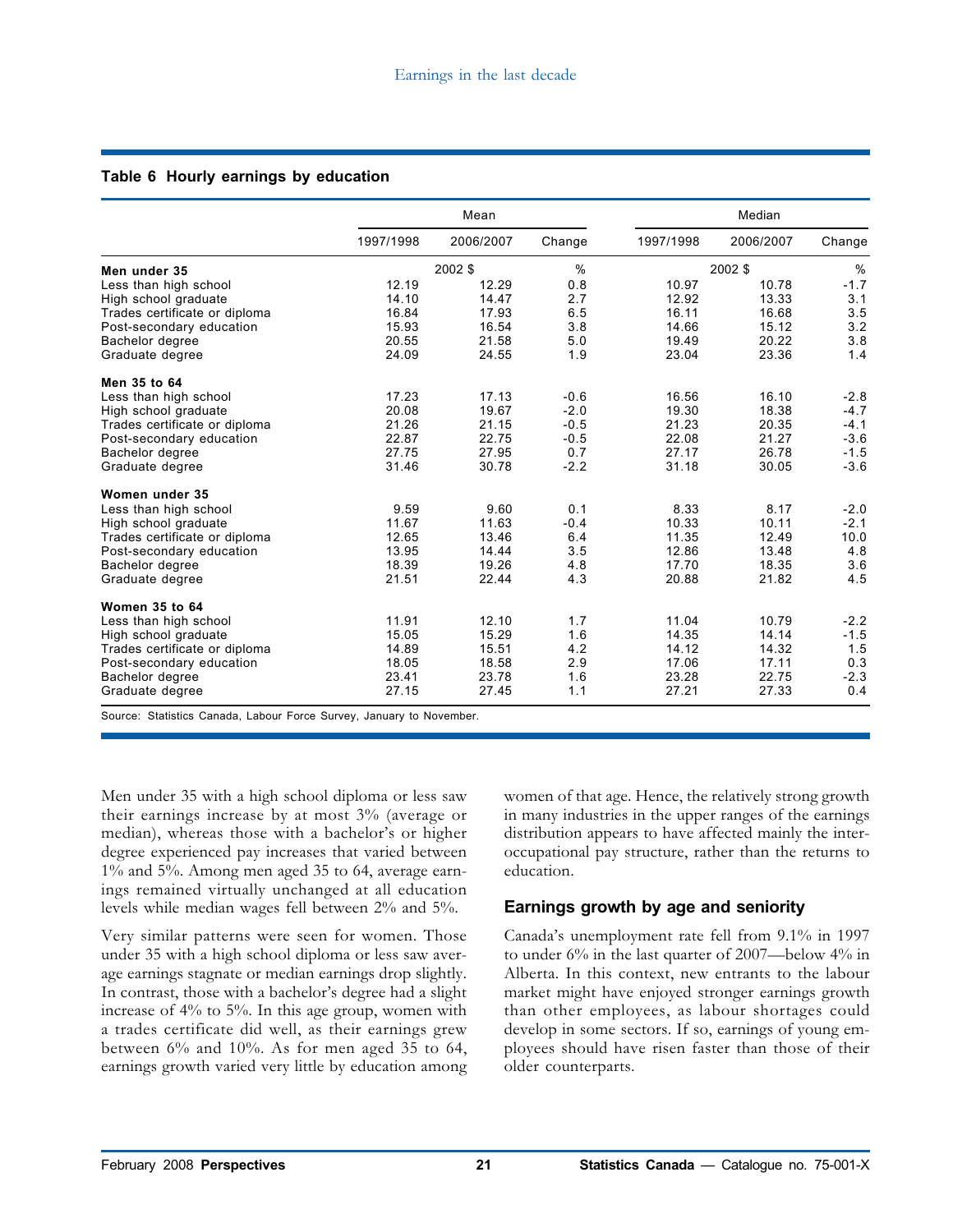

#### **Chart H The earnings gap between newly hired employees and others widened during the 1990s for the 35-to-44-year-olds.**

And indeed, this is what happened. Between 1997/1998 and 2006/ 2007, earnings (average or median) of men under 35 grew at least 7% while those of their counterparts 35 to 54 either fell or rose by at most 4%. Median earnings of women under 35 also grew more than those of their counterparts aged 35 to 54. Higher earnings growth among men under 35 was seen not only in Alberta, but also in most other regions. The only exceptions were Ontario and British Columbia, where growth in average earnings did not differ much between the two age groups. For women, age differences within regions were generally less pronounced.

The strong labour market conditions in recent years also benefited some newly hired employees. Among workers aged 35 to 44, earnings of employees with two years of seniority or less grew at least 5 percentage points faster than those of their counterparts with

greater seniority (Chart H). Nevertheless, earnings of newly hired employees ended up growing more slowly than those of other employees since the early 1980s.<sup>13</sup>

While the reasons underlying this pattern are unclear, one explanation is that, since the 1980s, Canadian employers may have responded to technological changes and more intense competition within industries and from abroad by cutting pay for newly hired workers while maintaining it for workers with greater seniority. They might have done so in order to maintain morale and productivity among their core workers.

# **Summary**

Numerous changes to the economy have helped alter the pay structure in Canada over the last decade. As expected, pay rates have risen in Alberta, especially since 2004. In Ontario and Quebec, earnings in manufacturing did not fall substantially, despite sharp decreases in employment in recent years. Average earnings in the CT sector ended up rising 12% in real terms, after the turbulence of the 2001 to 2004 period.

In virtually all industries and regions, pay rates in the upper half of the distribution grew increasingly larger toward the top of the scale. This suggests that earnings dispersion likely increased in the upper half of the distribution over the last decade.

Not all provinces have been equally able to reduce the incidence of low-paid employment. Between 1997 and 2007, the proportion of jobs paying less than \$10 per hour fell markedly in all provinces except Newfoundland and Labrador,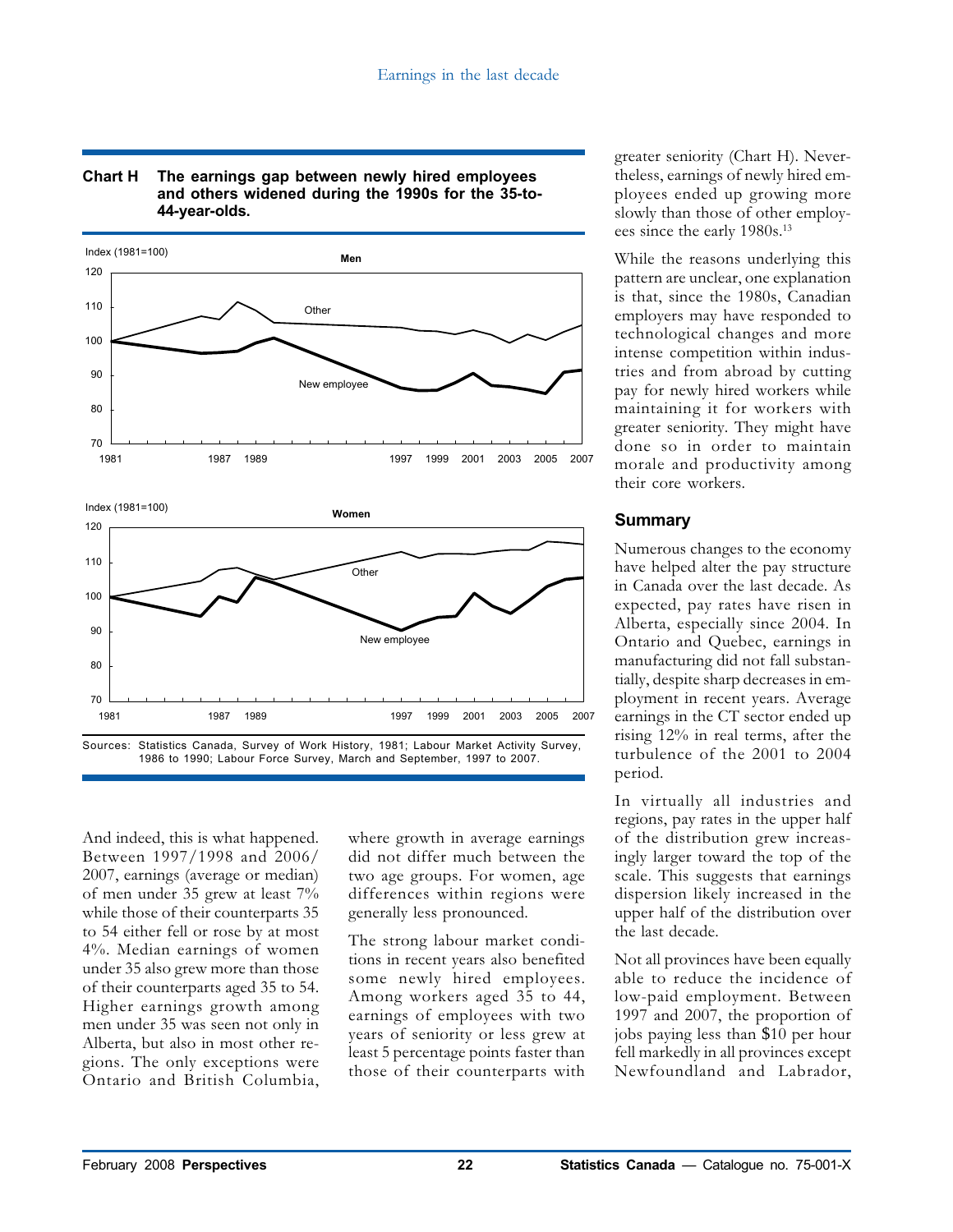Ontario and British Columbia. In manufacturing, the proportion of low-paid jobs dropped everywhere except Ontario and British Columbia.

Of all workers, managers saw the greatest improvement in their pay rates since the late 1990s. Their earnings grew sharply in most industrial groups and in firms of all sizes. In contrast, blue-collar workers in manufacturing, clerical employees and salespersons in retail trade experienced virtually no earnings growth.

Surprisingly, the strong earnings growth for managers and some professionals in business and finance occupations did not translate into sharp increases among highly educated workers. For both men and women, returns to education did not change much over the last decade.

However, young workers and some newly hired employees did fairly well over the past ten years. In most regions, earnings growth for men under 35 surpassed that of their counterparts aged 35 to 54. Yet, within age groups, earnings of newly hired employees ended up growing more slowly than those other employees over the 1981 to 2007 period.

#### *Perspectives*

# **Notes**

- 1. Throughout the study, hourly earnings are expressed in 2002 dollars using province-specific consumer price indexes (CPI). Since the CPI is a measure of price change from one time period to another, rather than a measure of price levels, it cannot be used to indicate differences in price levels between provinces. For this reason, interprovincial differences in real earnings (or in the share of jobs paying, say, less than \$10 per hour) in a given year do not necessarily fully measure interprovincial differences in the purchasing power provided by one dollar of earnings in that year.
- 2. The pattern for men is consistent with Figure 4 of Lemieux (2007), which shows that changes in male real earnings by percentile displayed a U-shape between 1989 and 2004 in the United States. Note that the proportion of private-sector employees who are union members or covered by a collective agreement fell from 22% in 1997 to 19% in 2007 in Canada. For the whole economy, the corresponding numbers are 35% and 33%, respectively.
- 3. The six major industry groups are primary industries and construction, manufacturing, highly skilled services, lowskilled services, wholesale trade and other services, and public services. Highly skilled services [based on the North American Industry Classification System (NAICS)

of 2002] comprise transportation and warehousing; information and cultural industries; finance and insurance; real estate and rental and leasing; professional, scientific and technical services; management of companies and enterprises; and administrative and support, waste management and remediation services. Low-skilled services comprise retail trade and accommodation and food services. In 2007, employment was distributed as follows: primary industries and construction (4%); manufacturing (15%); highly skilled services (24%); low-skilled services (17%); wholesale trade and other services (17%); and public services (24%).

- 4. Whether this sharp wage growth is observed for highly educated workers or for those employed in managerial and professional occupations is examined later in the article.
- 5. Growth in median manufacturing earnings differed even more, as Alberta enjoyed a 9% increase while British Columbia suffered a 10% decrease.
- 6. The CT sector comprises the following NAICS industries: commercial and service industry machinery; computer and peripheral equipment; communications equipment; audio and video equipment; semiconductor and other electronic components; navigational, measuring, medical and control instruments; computer and communications equipment and supplies wholesalerdistributors; software publishers; wired telecommunications carriers; wireless telecommunications carriers (except satellite); telecommunications resellers; satellite telecommunications; cable and other program distribution; other telecommunications; Internet service providers; web search portals; data processing, hosting, and related services; computer systems design and related services; and electronic and precision equipment repair and maintenance. It amounted to 4% of total employment in 2007.
- 7. More than half of the earnings growth in the CT sector seems to be related to changes in the characteristics of the workforce. After controlling for age, seniority (through quadratic terms in age and seniority) and education and interacting these variables with sex, regressions of log earnings on these regressors and a year effect (a binary indicator set to 1 in 2007, 0 in 1997) suggest that average earnings rose 5% between 1997 and 2007.
- 8. Specialist managers comprise administrative services managers; managers in engineering, architecture, science and information systems; sales, marketing and advertising managers; and facility operation and maintenance managers. Professional occupations in business and finance comprise auditors, accountants and investment professionals, and human resources and business service professionals.